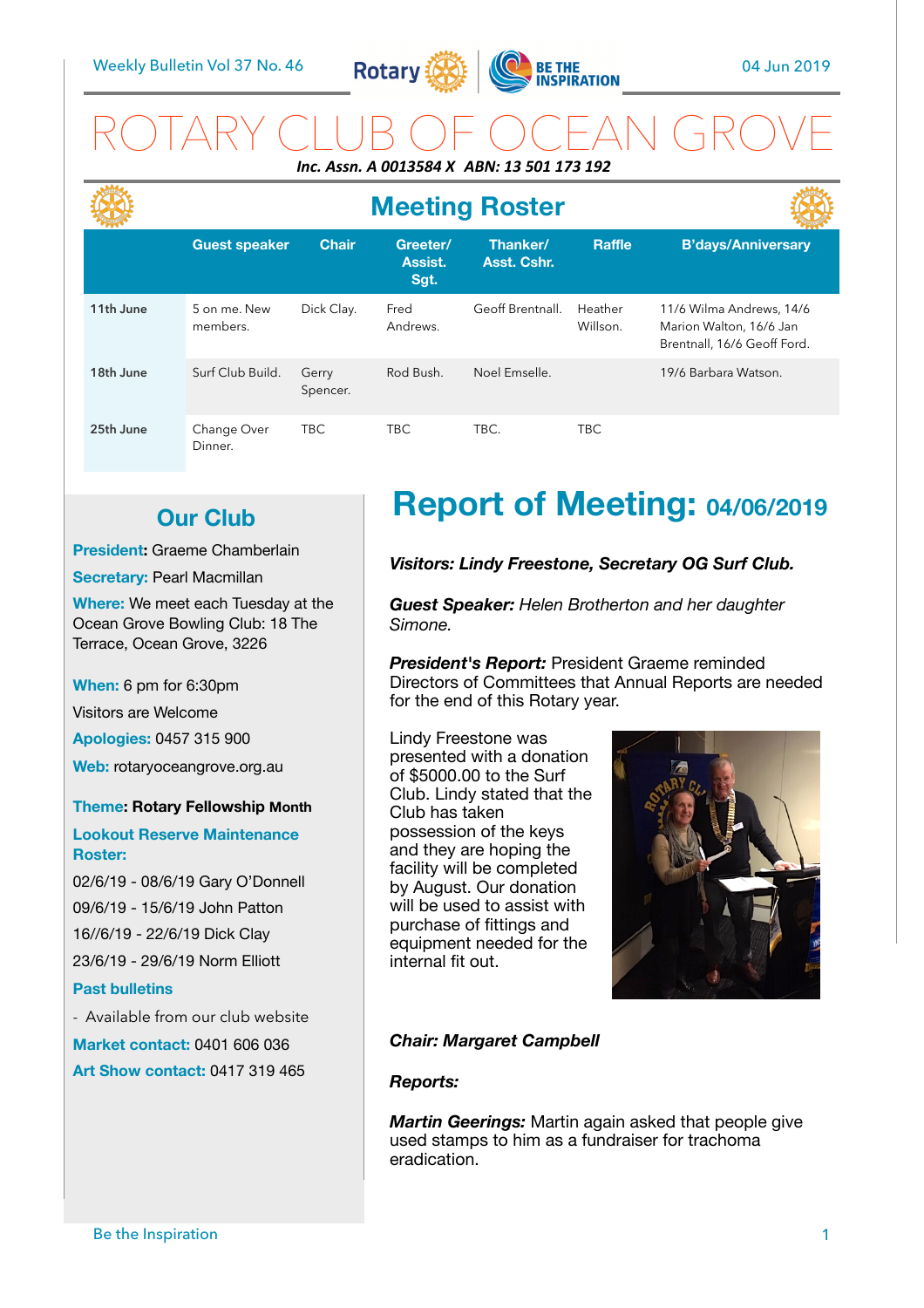### Members: Coming Events:

25 Jun Ocean Grove Change-Over dinner

8/9 Jun Queenscliff Bricks Point Lonsdale Primary School

### Saying of the week …..

Time is what we want most, but what we use worst

### Humour ……

A guy walked into a crowded bar, waving his unholstered pistol and yelled, "I have a 45 caliber Colt 1911 with a seven round magazine plus one in the chamber and I want to know who's been sleeping with my wife".

A voice from the back of the room called out, "You need more ammo!!!

## Links ……

[Rotary International:](https://www.rotary.org) [www.rotary.org](http://www.rotary.org) 

[Rotary District 9780:](http://rotary9780.org) [www.rotary9780.org](http://www.rotary9780.org)  [Footy Tipping](http://www.footytips.com.au) [www.footytips.com.au](http://www.footytips.com.au)

# Please remember:

• APOLOGIES ARE NECESSARY! IF YOU ARE UNABLE TO ATTEND A MEETING. THOSE WHO DO NOT CONFORM WILL BE SENT A BILL, AS THE CLUB HAS TO PAY IF NO APOLOGY IS REGISTERED.

*Alan Keyes, Publicity:* At the District Conference, Clubs were asked to consult their local communities as to suitable projects. Alan will be doing this on behalf of the Board via the Voice and Facebook asking for responses online. This was also raised at District Assembly.

*Marian Walton, Administration:* Rotary Leadership Institute next course is running for three Saturdays in August, October and February. The Club will pay the fee. Alan Keyes and Alison George are likely participants.

*Gordon King, Foundation:* A good number of members have taken Centurion Forms.

*Administration:* An acceptance sheet was passed to members to indicate attendance at the Changeover dinner to be held at the Bowling Club on 25/6/2019.

*Community:* Noel Emselle announced the there will be a Forum on the Bellarine Costal Community from 10am - 4.00pm at the Shell Road Pavillion on 21/6/2019. See him if interested.

**Social:** John Calnin reminded members that the Pie night with football highlights is on Friday night at Bill Steains shed. Correct money of \$15.00 would be appreciated.

*Alex McGee, Footy Tipping:* There are still a few participants who have not paid their \$50. Alex was this week's winner with 9 winners. Bill Walton also had 9. Pres Graeme is on top of the ladder.

*Fund Raising:* The volunteer list for help at the BBQ at Bunnings on 15/6/2019 is complete.

*Guest Speaker, Helen Brotherton:* **"**A conversation."



Helen was born at Lake Tyers and is one of eleven siblings. She has lived in Ocean Grove for 50 years. In her younger days she ran the restaurant at the Narana Center for indigenous culture.

She grew up in a mission at Lake Tyers but moved to Ararat when it was taken over by the Airforce. Her days there at that time were not pleasant but improved when she and her sister were cared for by some folk in the community.

Helen's father made boomerangs which were sold to assist in family life. As a young person she learnt about her